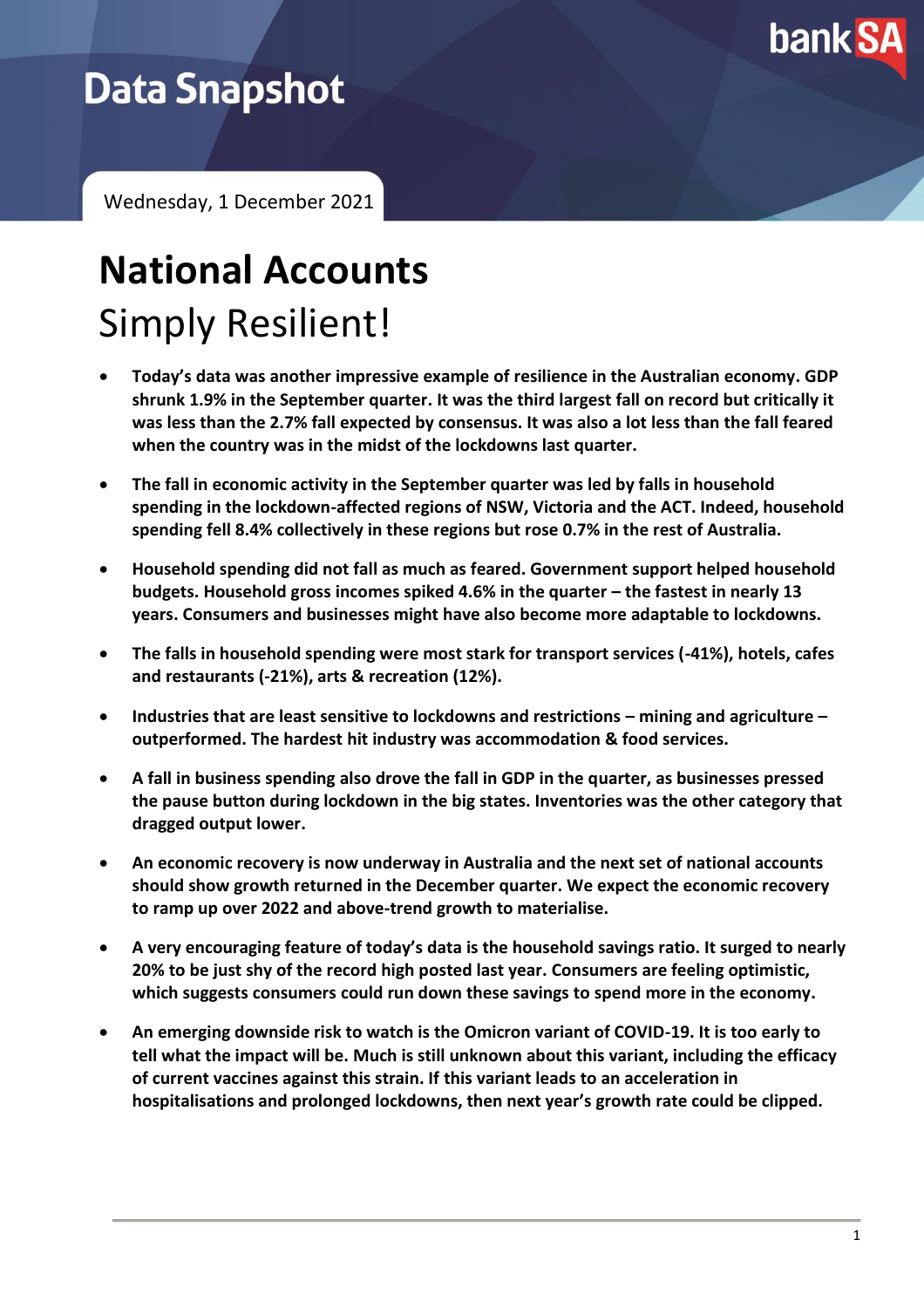#### **Key Themes and Outlook**

A lot has been made about the resilience of the Australian economy during this pandemic. The September quarter was another impressive example of resilience. Economic activity shrunk 1.9% in the September quarter. It was the third largest quarterly decline on record, but critically the fall was less than the 2.5% fall we expected and less than the 2.7% fall expected by consensus. It was also a lot less than feared when the country was in the midst of the lockdowns last quarter.

Indeed, GDP is only withing a whisker (just 0.2%) of its pre-pandemic level at the end of 2019. That's simply a remarkable result.



The fall in economic activity in the September quarter was led by falls in household spending in the lockdown-affected regions of NSW, Victoria and the ACT. Indeed, household spending fell 8.4% collectively in these regions but rose 0.7% in the rest of Australia.

Household spending did not fall as much as feared, which meant the drop in GDP was smaller than expected. Government support helped household budgets. Household gross incomes spiked 4.6% in the quarter – the fastest in nearly 13 years. But perhaps the drop in household spending was also less severe because consumers and businesses adapted better to the extended lockdowns this time round. Lessons were likely learned from last year's national lockdown.

The falls in household spending were most stark for transport services (-41%), hotels, cafes and restaurants (-21%), arts & recreation (12%). With Australians emerging from lockdown in NSW, Victoria and the ACT, economic data shows that pent-up demand is being unleashed on services.

The industries less sensitive to lockdowns and restrictions  $-$  mining and agriculture  $$ outperformed.

A fall in business spending also dragged activity down, as businesses pressed the pause button during lockdown in the big eastern states. Inventories was the other key category that also dented activity.

An economic recovery is now underway in Australia and the next set of national accounts should show growth returned in the December quarter. We expect the economic recovery to ramp up over 2022 and above-trend growth to materialise. Growth will be spurred by a recovery in consumer and business spending.

In fact, early economic indicators are suggesting that economic activity and consumer spending is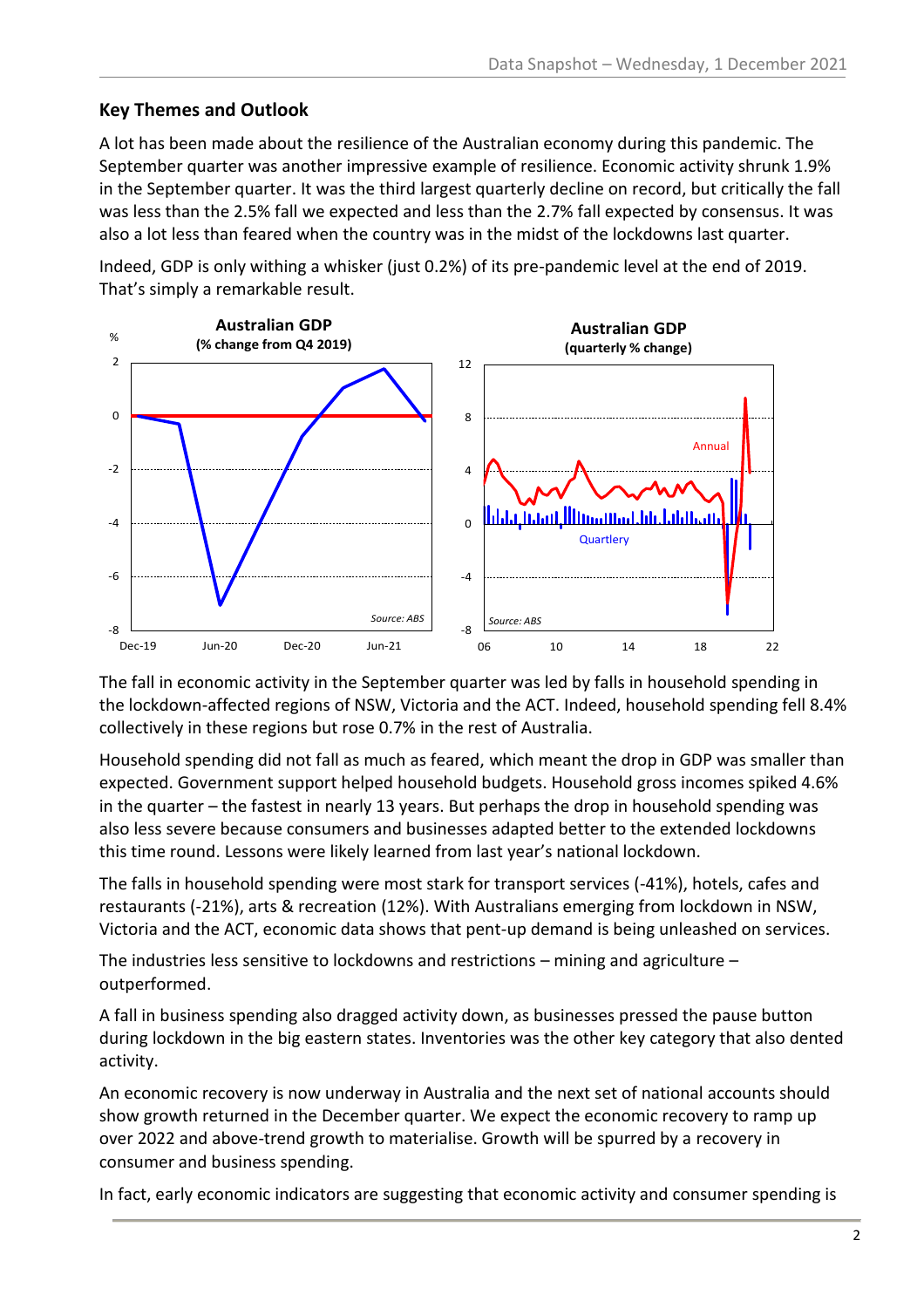already bouncing back following the lifting of restrictions across NSW and Victoria.

A very encouraging feature of today's data is the household savings ratio. It surged to nearly 20% and is just shy of the record high posted last year during the national lockdown. Confidence measures reveal that consumers feel optimistic about the outlook. This elevated level of confidence suggests consumers are likely to run down these savings to spend more in the economy, which will drive a stronger recovery over the year ahead.

An emerging downside risk to watch is the Omicron variant of COVID-19. It is too early to tell what the impact will be. Much still unknown about this variant, including the efficacy of current vaccines against this strain. If this variant leads to an acceleration in hospitalisations and prolonged lockdowns, then next year's growth rate could be clipped.

#### **GDP Expenditure Measure:**

The headline GDP measure is an average of 3 measures – expenditure, income and production.

| Selected Expenditure Items on GDP, Chain Volume Measures |              |  |
|----------------------------------------------------------|--------------|--|
|                                                          | Quarterly %  |  |
|                                                          | Change       |  |
| Household Consumption                                    | $-4.8$       |  |
| <b>Public Consumption</b>                                | 3.6          |  |
| Dwelling Investment                                      | 0.1          |  |
| <b>Business Investment</b>                               | $-1.1$       |  |
| Public Investment                                        | $-1.7$       |  |
|                                                          | Contribution |  |
|                                                          | to GDP, ppt  |  |
| Inventories                                              | $-1.3$       |  |
| Net Exports                                              | 1.0          |  |

Consumer spending accounted for most of the decline in economic output in the September quarter; **household consumption** fell 4.8% in the quarter and took off 2.5 percentage points from growth. The lockdowns in NSW, Victoria and the ACT led to sharp falls in household spending. But low rates, an improving labour market and a recovery in consumer confidence should help the recovery ramp up over next year.

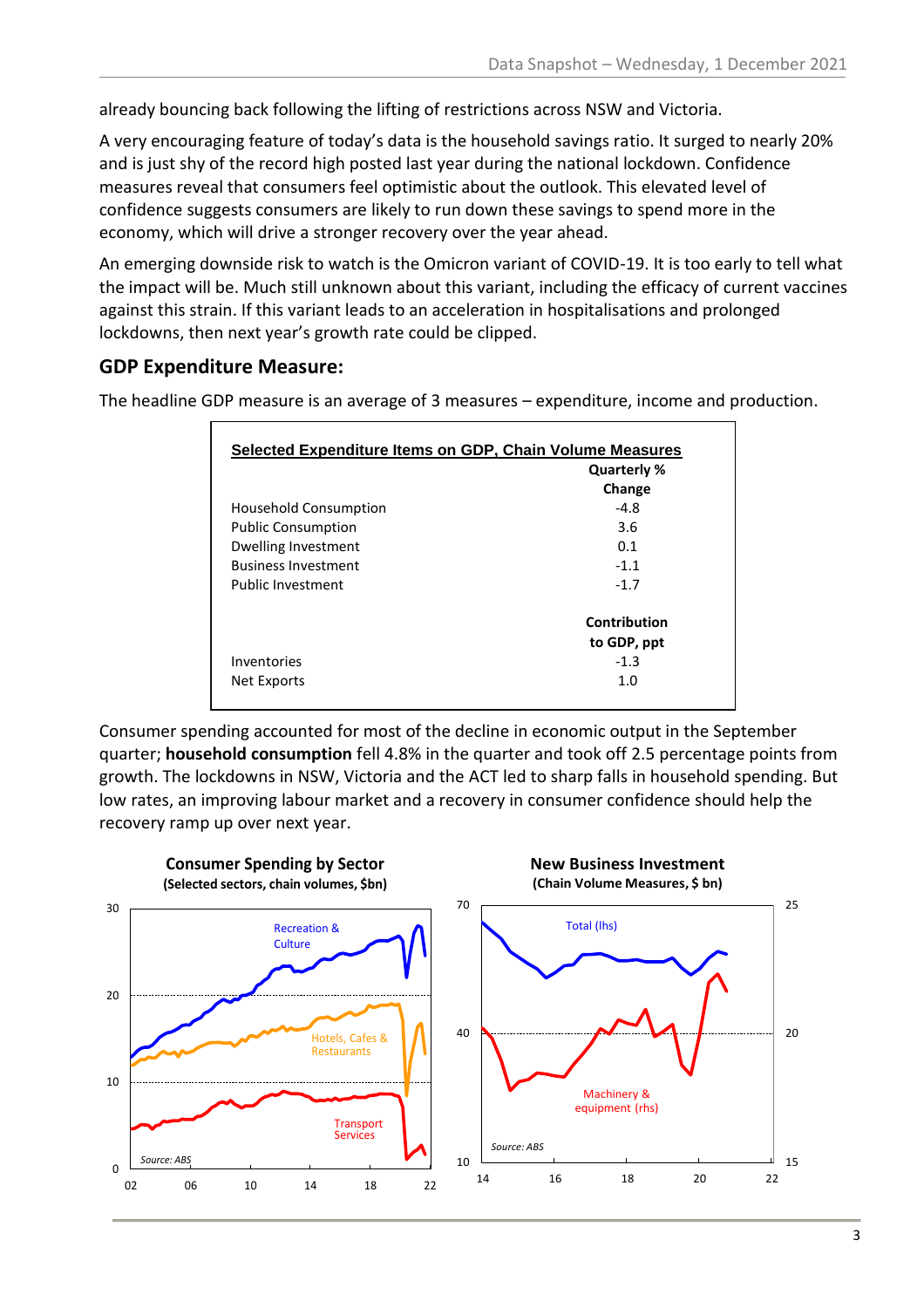**Business investment** also pulled activity down, falling by 1.1% in the quarter and taking 0.1 percentage points off growth. The most notable declines were in engineering construction and machinery & equipment – down 1.0% and 3.1%, respectively. Both of these declines disrupted the recovery that began in the second half of last year.

**New dwelling investment** fell 1.6% in the September quarter, but renovation activity provided an offset. Alterations & additions lifted 2.5%, leaving overall dwelling investment slightly higher in the quarter (up 0.1%).

**Ownership transfer costs** grew again, but for the first time in four quarters, growth was not in the double digits. Ownership transfer costs lifted by 3.1% in the September quarter and added 0.1 percentage points to growth. This category represents the expenses associated with transactions related to new and existing properties, for example, legal fees. This category has grown strongly for the past year, consistent with the lift in house prices and housing sales.

**Net exports** and **government spending** helped limit the size of the decline in activity.

The **government** sector grew strongly in the quarter and added a hefty 0.7 percentage points to growth in the quarter, helping to stem the drop in economic output. Public consumption jumped 3.6% in the quarter – the fastest quarterly percentage gain in 26 years. Government consumption spending surged as Federal and state governments increased health care spending in response to the Delta outbreak. However, public investment retreated 1.7% in the quarter after a solid increase in the June quarter. Despite the fall in public investment over the quarter, the pipeline of public infrastructure remains strong.

**Domestic demand** fell 1.8% in the quarter but was up 5.2% on a year ago.

**Net exports** was another significant segment that helped negate some of the drag on economic activity from falls in household spending and business spending. Net exports added 1.0 percentage points to GDP growth in the quarter. This reflected a 1.2% rise in exports and a 4.0% drop in imports. Consumer spending fell, as did the demand for imported goods.

#### **GDP Income Measure:**

The income measure of GDP fell by 1.8%, when excluding the impact of prices. In nominal terms, GDP fell 0.6% over the September quarter to be 11.2% higher over the year.

The fall in the quarter was driven by a large decline in **taxes less subsidies** of 27.6%. This reflected the stimulus measures that were introduced by the Federal and state governments to inject support the economy during the lockdowns.

**Gross operating surplus** (i.e. profits) of private non-financial companies rose by 4.7% over the quarter. The increase was led by rises across the mining and manufacturing sectors. Increases in the prices of LNG, coal, beef, and metals supported profits in these sectors. Profits also rose across the construction and accommodation & food services industries. These increases may seem surprising given the restrictions that were in place over the quarter. However, profits for these industries were supported by government stimulus payments.

The increase in profits was partly offset by a decline in the retail trade industry, reflecting a fall in motor vehicle and fuel retailing. Supply-chain shortages, in particular, a shortage of computer chips, has impacted the motor vehicle industry over 2021.

**Compensation of employees** (i.e. wages, salaries and other benefits) rose by 0.5% over the quarter. **Wages and salaries** were 0.3% higher. This was driven by an increase in the public sector (up 3.3%) as governments increased health care spending and staffing to manage the Delta outbreak. The increase in compensation in the public sector was partly offset by a fall in the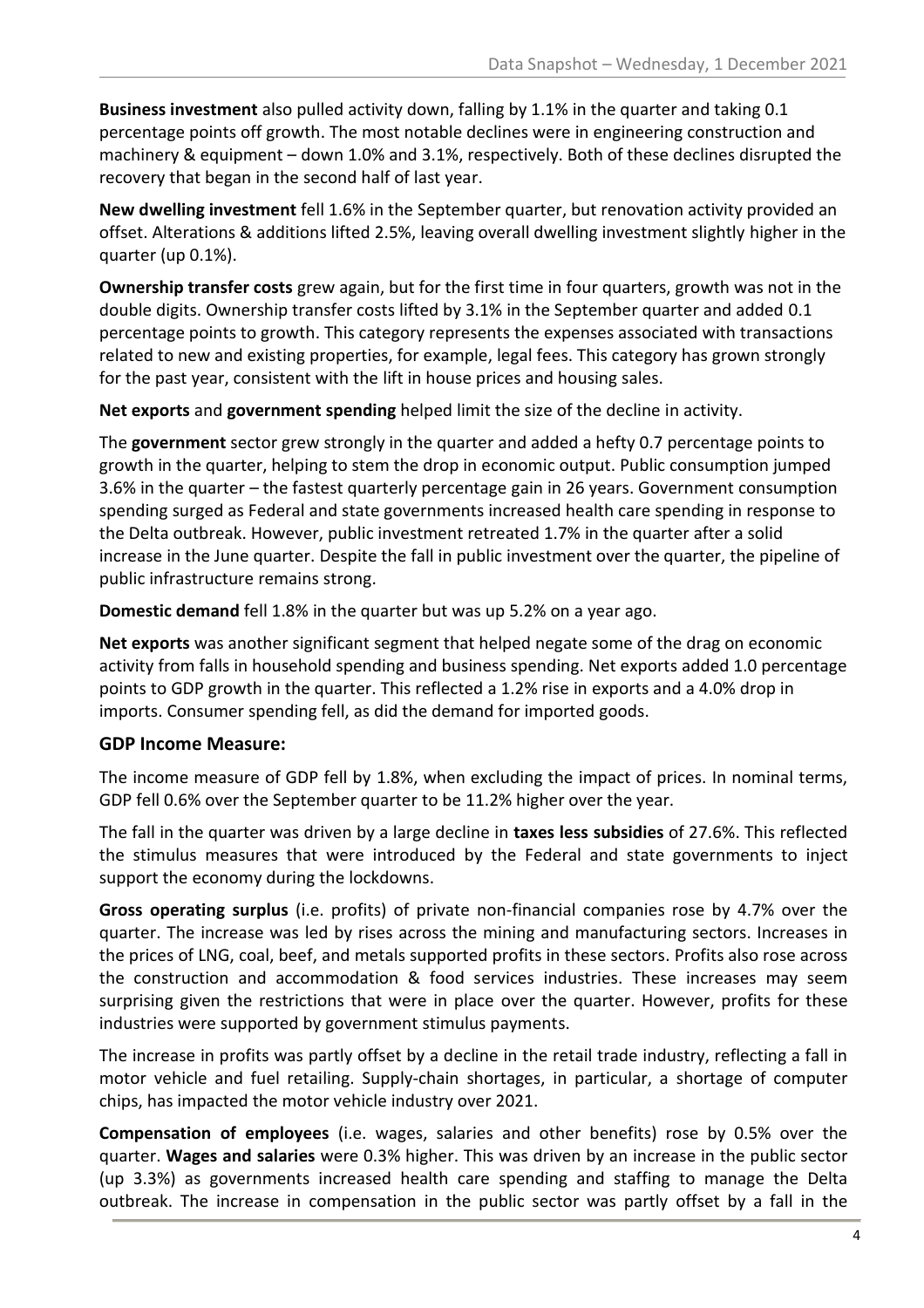private sector (-0.3%). There was also a large increase in **employers' social contribution** as the superannuation guarantee increased from 9.5% to 10% from 1 July 2021.

**Gross household disposable** income rose 4.6% over the quarter – the fastest growth in nearly 13 years. Social assistance benefits made the largest contribution to income growth as emergency government support payments bolstered income during the quarter. This pattern is consistent with the national lockdown earlier in the pandemic.

The **household saving ratio** surged to 19.8%, from 11.8% in the June quarter. This is fifth highest saving ratio in the history of the series and was well above historical average levels of around 5%. The record high for the savings ratio was 23.6%, recorded in the June quarter of 2020. Household savings increased significantly as spending was restricted by lockdowns. Additionally, household income rose over the quarter, as incomes were supported by government stimulus payments.

The rise in household savings will support the economy as restrictions lift. Households and businesses have built up a war chest of savings during lockdown periods. These savings are already being unleashed on the economy as restrictions have eased across the two largest states. Household spending will continue to be supported by these additional savings through the rest of 2021 and into 2022.



As the economy reopens, we expect the household saving ratio to trend back down towards historical levels.

The terms of trade (the ratio of export prices to import prices) rose by 0.5% over the quarter to a new record high. This follows the record high that was reported in the June quarter. The terms of trade is 1.1% higher than during the mining boom in the September quarter of 2011. Over the year to the September quarter, the terms of trade rose 23.1%.

A higher terms of trade supports national income through higher profits for mining companies, increased dividends for investors, and greater tax receipts for the Federal and state governments. The terms of trade has increased for five consecutive quarters. This improvement reflects increases in the prices of commodity that Australia exports, as strong demand for goods has led to increases in the prices of raw materials.

#### **State Final Demand:**

State and territory final demand reveal how lockdowns weighed on output. A clear two-speed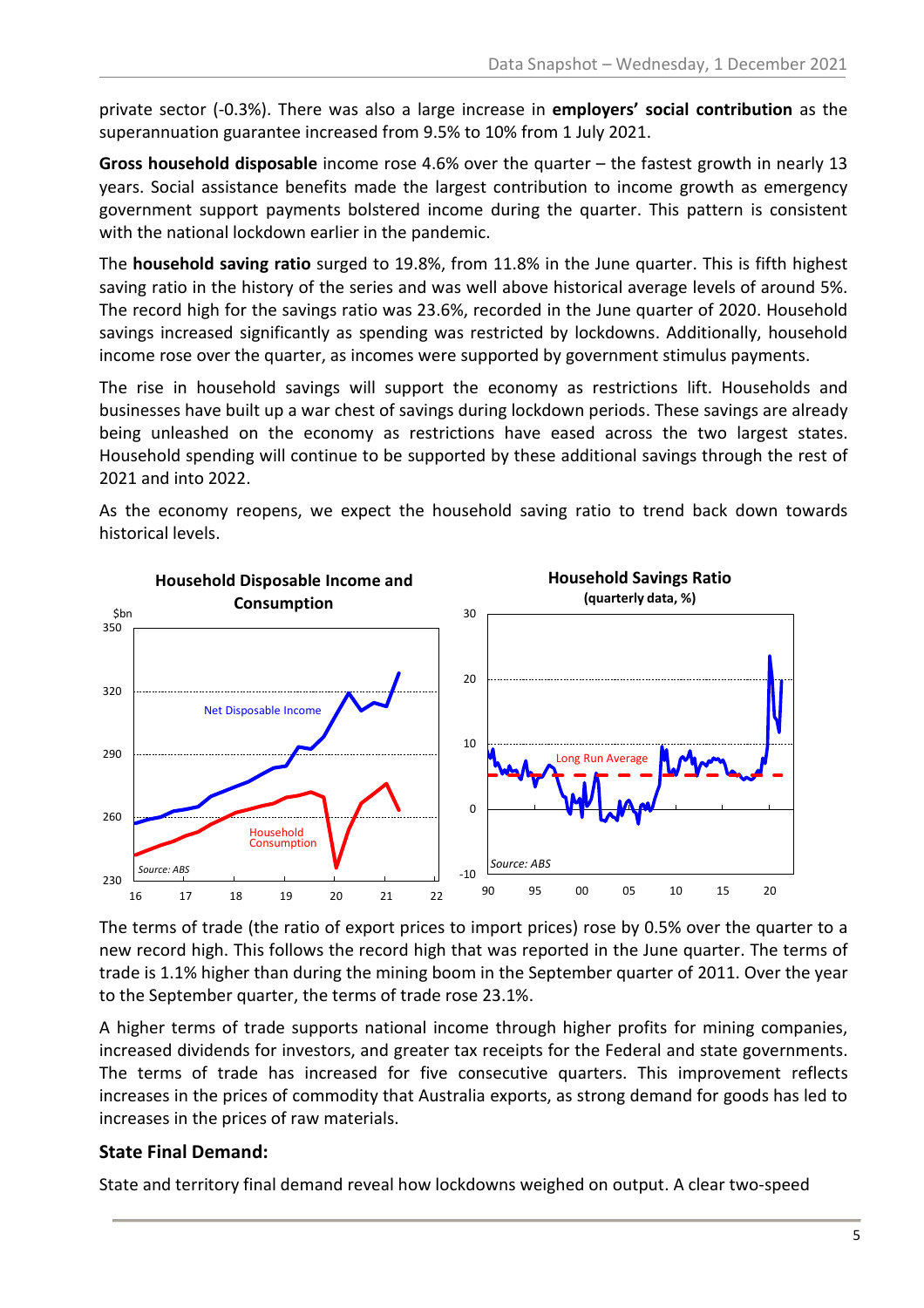economy existed over the September quarter as economies that were impacted by Delta lockdowns were hard hit. NSW, Victoria, and the ACT contracted over the period. These regions were in lockdown for much, if not the whole period. Economic activity increased across the other states and territories.

NSW suffered the largest decline in activity, contracting 6.5% over the September quarter. This was the largest quarterly fall since the June quarter of 2020, and the second biggest fall in the series. The result follows lockdown restrictions in the state for the entire quarter, causing a sharp decline in household spending of 10.8%.

Victoria and the ACT also reported falls in economic activity, albeit less than NSW. Final demand dropped 1.4% in Victoria, much less than the 8.2% plunge during the national lockdown in the June quarter of 2020. Final demand also fell 1.6% in the ACT. The more resilient result in Victoria and the ACT likely reflects NSW being under lockdown for a substantially greater period in the September quarter.

As a clear example of the two-speed economy, household spending fell 8.4% in NSW, Victoria and the ACT, compared to a 0.7% rise for the rest of the country. This highlights the importance of consumer spending activity in the two largest states, considering consumer spending subtracted 2.5 percentage points from the country's total activity in the quarter.

Economic activity was strongest in Tasmania (up 4.2%) and the NT (up 4.0%). Quarterly growth was also reported in Queensland (1.8%), SA (1.4%), and WA (0.6%).

Over the year to the September quarter, all states and territories recorded economic growth. Tasmania and the NT experienced the fastest pace of annual growth, state final demand jumping 11.7% and 11.6%, respectively. NSW and the ACT eked out growth over the year, while other states and territories grew by over 5% in annual terms.

Economic activity remained solidly above pre-pandemic levels in all states and territories, apart from NSW and Victoria. Growth in NSW and Victoria is set to rebound strongly in the December quarter, alongside the easing of COVID-19 restrictions and resumption of household spending. The expected rebound in the country's two largest states over the December quarter is set to bolster the economic recovery, as the two states contribute more than half of the country's economic activity.

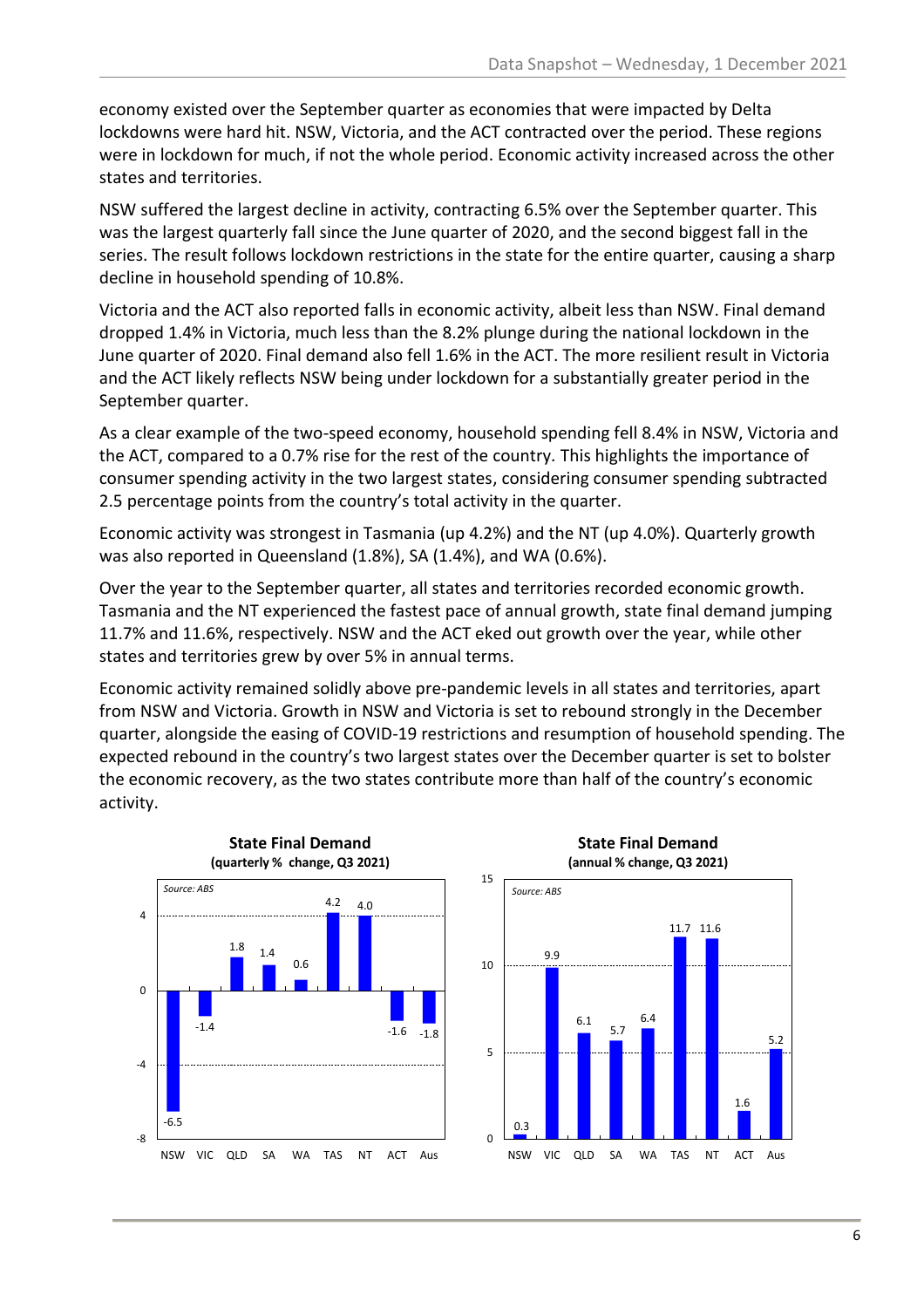#### **Industry Breakdown:**

The economic contraction was broad-based across industries in the September quarter. However, a few sectors less exposed to major lockdowns bucked the trend.

The strongest growth was in the mining sector, which rose 1.7%, rebounding from a 0.9% fall in the June quarter. The mining boost was supported by the increased demand for raw materials from China and Europe. The mining sector was also relatively shielded from lockdowns in major capital cities.

Other sectors to post solid growth over the quarter included agriculture, forestry & fishing (1.4%), financial & insurance services (1.3%), information media & telecommunications (1.3), and public administration & safety (0.8%).

Unsurprisingly, accommodation & food services contracted the most over the September quarter. Reporting a plunge of 26.4%, as services consumption ground to a halt alongside lockdowns in NSW, Victoria and the ACT. The fall in accommodation & foods services was the second largest in the history of the series, following a 38.1% tumble over the June quarter of 2020.

| <b>Industry Gross Value Added, Chain Volume Measures</b> |                             |         |  |
|----------------------------------------------------------|-----------------------------|---------|--|
| Ranked by Quarterly % Change, September Quarter 2021     |                             |         |  |
|                                                          |                             |         |  |
|                                                          | <b>Quarterly % Annual %</b> |         |  |
| <b>By Industry</b>                                       | Change                      | Change  |  |
| Mining                                                   | 1.7                         | 0.3     |  |
| Agriculture, Forestry & Fishing                          | 1.4                         | 36.5    |  |
| Financial & Insurance services                           | 1.3                         | 2.6     |  |
| Information, Media & Telecommunications                  | 1.3                         | 7.2     |  |
| <b>Public Administration &amp; Safety</b>                | $0.8^{\circ}$               | 1.3     |  |
| <b>Education &amp; Training</b>                          | 0.4                         | 1.2     |  |
| Electricity, Gas, Water & Waste Services                 | $-0.2$                      | 1.0     |  |
| Professional, Scientific & Technical Services            | $-0.9$                      | 4.1     |  |
| Construction                                             | $-1.1$                      | 5.9     |  |
| Manufacturing                                            | $-1.1$                      | 3.6     |  |
| Rental, Hiring & Real Estate Services                    | $-1.2$                      | 12.9    |  |
| Administrative & Supportive Services                     | $-2.1$                      | 15.0    |  |
| Healthcare                                               | $-2.1$                      | 3.8     |  |
| Transport, Postal & Warehousing                          | $-3.2$                      | 10.2    |  |
| <b>Retail Trade</b>                                      | $-3.4$                      | $-0.2$  |  |
| <b>Wholesale Trade</b>                                   | $-5.4$                      | 2.1     |  |
| Arts & Recreation services                               | $-7.5$                      | 5.3     |  |
| <b>Other Services</b>                                    | $-11.8$                     | 2.9     |  |
| Accommodation & Food Services                            | $-26.4$                     | $-14.4$ |  |

*Source: ABS*

Only 6 of the 19 industry categories reported growth over the September quarter, consistent with the scattered restrictions across the country and persistent lockdowns in NSW, Victoria and the ACT. Encouragingly, the magnitude of falls across all industries was less than that reported in the June quarter of 2020, following the national lockdown. Further, output remains above pre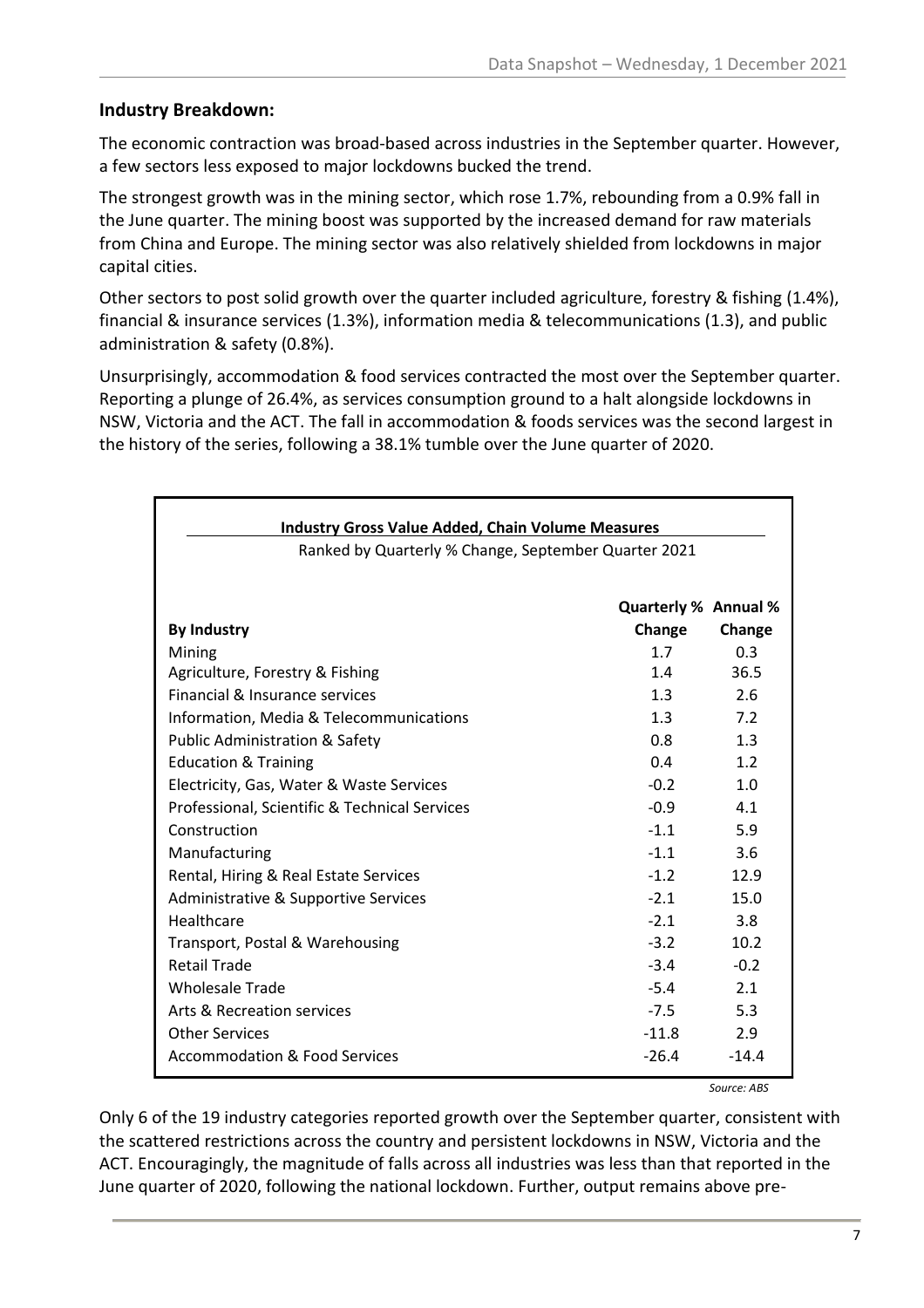pandemic levels in 11 of 19 sectors and output is above the lows of the June quarter of 2020 in all industries, except for mining.

In annual terms, all industries recorded growth, apart from retail trade and accommodation & food services sectors. This industry continued to be plagued by lockdowns. This is a strong result given that the country's two largest cities were under harsh restrictions over the September quarter.

Most sectors are expected to grow over the December quarter as lockdowns ease. However, retail trade, and accommodation & food services industries are likely to surge, as households draw on savings buffers and lift consumption leading into to the holiday season.